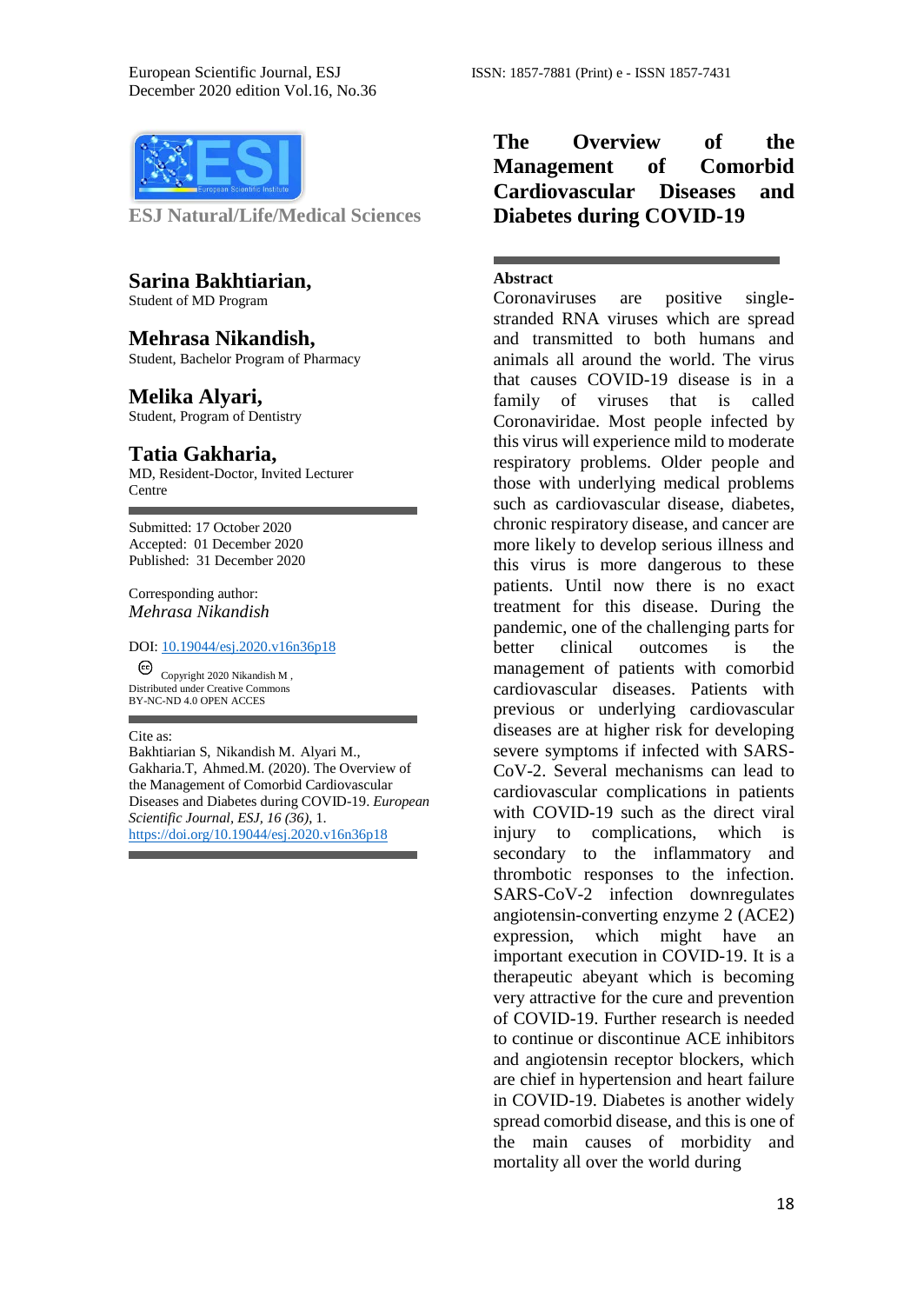COVID-19. Infection of SARS-COV-2 in the patients who have diabetes activate higher stress conditions, and this leads to the greater release of hyperglycemic hormones, e.g., glucocorticoids and catecholamines. This paper emphasizes on COVID-19 and comorbid cardiovascular diseases with a literature review of various relevant articles, recent studies, and selected references about concepts of underlying mechanisms of pathogenesis and treatment for comorbid conditions during COVID-19.

**Subject:** Biology

**Keywords:** Coronavirus,Covid-19, Cardiovascular Diseases (Cvd), Diabetes, Comorbid Diseases

# **1.Materials and Methods**

A literature search of international databases (PubMed, Hinari and Cochrane library, Google scholar etc) was undertaken to provide a comprehensive overview of existing research `evidence about the interactions between COVID-19 disease and comorbid diseases such as CVD, diabetes, and neurological manifestations. The search strategy involved the primary keyword "coronavirus" and "COVID-19" combined with "disease", "comorbid diseases", "Cardiovascular diseases", "Diabetes", and/or "neurological manifestations". Only papers written in English were included, and publication date was not restricted. During the study, the dates of papers (which had the most accurate and updated information possible) were inspected and its trustworthiness was also ensured through the referred databases. PubMed database and Google Scholar were searched using the key terms 'COVID-19', diabetes', and cardiovascular disease' up to September, 2020. Full texts of the retrieved articles were accessed.

Few data base was also given from the latest articles available on the different famous scientific American and European journals. All relevant articles providing information on relations of COVID-19 and it's comorbidities with clinical characteristics and epidemiological information was selected for review and analysis.

# **2.Introduction**

In December 2019, a new kind of disease known as COVID-19 was recognized which originated from Wuhan, China (Wang et al., 2020). In 2020,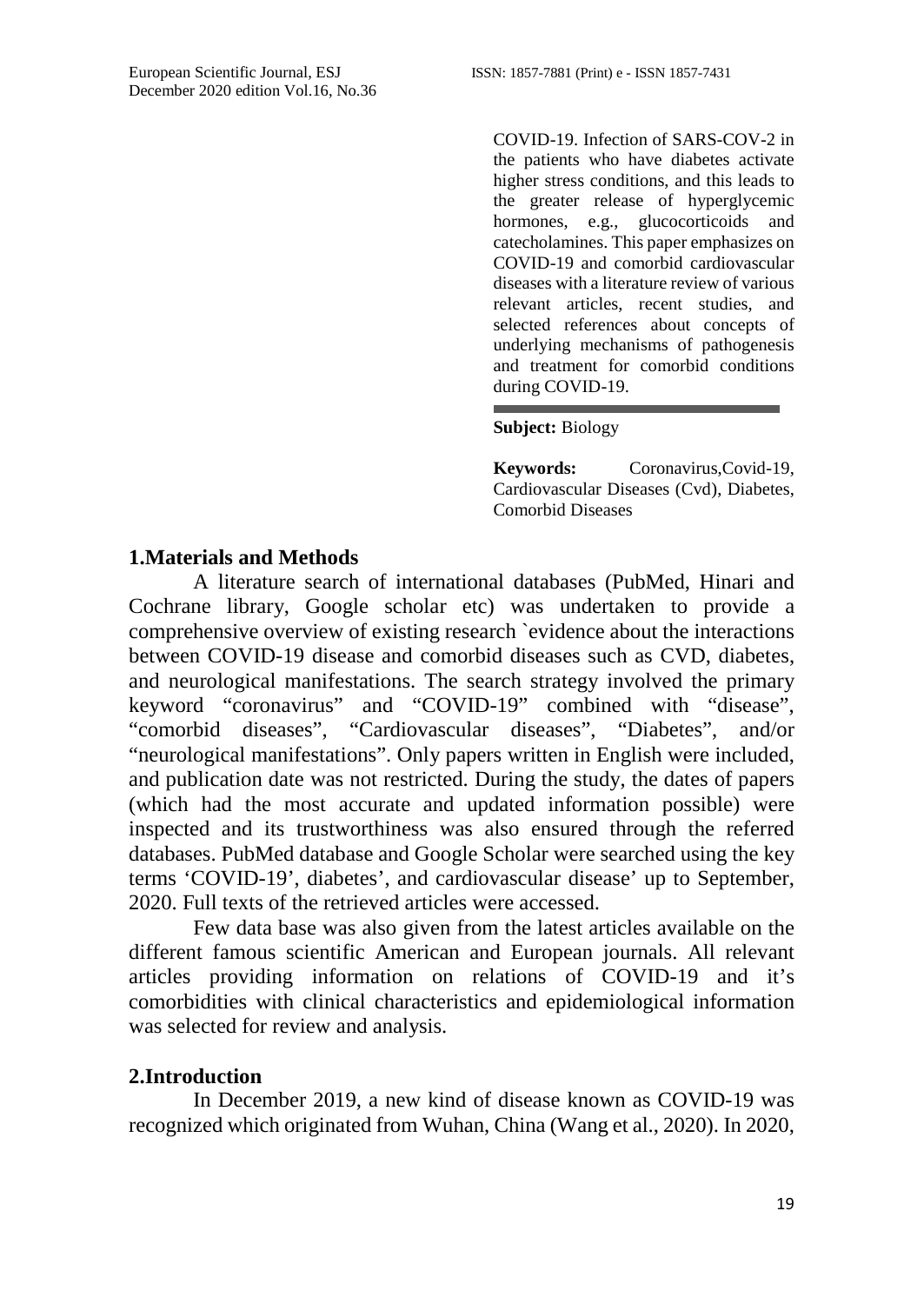corona virus spread worldwide and its fatality rate increased. This disease can be caused by the new strain of the coronavirus.

COVID is the abbreviation format of CO that refers to Corona, VI refers to the virus, and D refers to the disease. COVID-19 can have different symptoms from mild to severe in different patients with different immune systems. It can also lead to death especially in people with weak immune systems and background of other systemic diseases. Corona virus mostly affects the respiratory tract and can cause the following symptoms: fever, sore throat, dry cough, and struggling for breath. In severe cases, symptoms such as pneumonia, severe acute respiratory syndrome, and fatal outcome was observed. Symptoms of COVID-19 can be observed at any time, especially from 2 to 14 days after exposure and the incubation is about 2 to 5 days. There are many results which show that comorbidities increase the chance of infection. Comorbidity can be defined as the existence of more than two conditions that are co-occurring with the primary condition. Thus, there can be a correlation between COVID-19 and comorbid cardiovascular diseases. Patients with cardiovascular diseases and diabetes are faced with a higher chance of severe complications from COVID-19. Another factor that is totally important for clinical manifestations and outcome is the patient's age. This is because older patients are also at higher risks. According to recent researches and databases, patients with diabetes who have corona virus disease are at higher risk of mortality because of many factors such as the impaired immune response, especially inappropriate T cell action and also impaired natural killer cell activity. For patients with diabetes, the role of taking drugs such as metformin, Anti-hyperglycemic, and angiotensin receptor blocking is considerable. The reason why diabetes can increase the severity of COVID-19 is unclear. However, as mentioned earlier, many factors can play a significant role in it. In reviewing these concepts, this paper will focus on comorbidity such as cardiovascular diseases and diabetes, the actual aspects, and the current recommendations for treatment.

## **3.Overview**

Recent research on the COVID-19 pandemic has shown that the virus can cause problems in the cardiovascular system such as myocardial injury, heart failure, Takotsubo syndrome (TS), arrhythmias, myocarditis, and shock (Driggin et al., 2020; Hungde Hu et al., 2020; Shi et al., 2020). The cardiovascular damage duo to COVID-19 is multifactorial and may be caused by an imbalance between high metabolic demand and low cardiac reserve, systemic inflammation, thrombogenesis, and direct cardiac damage from the virus (Xiong et al., 2020). This damage to the cardiovascular system occurs mainly in patients with cardiovascular risk factors (advanced age, hypertension, and diabetes) or pre-existing CVD (Tao Gua et al., 2020; Shi et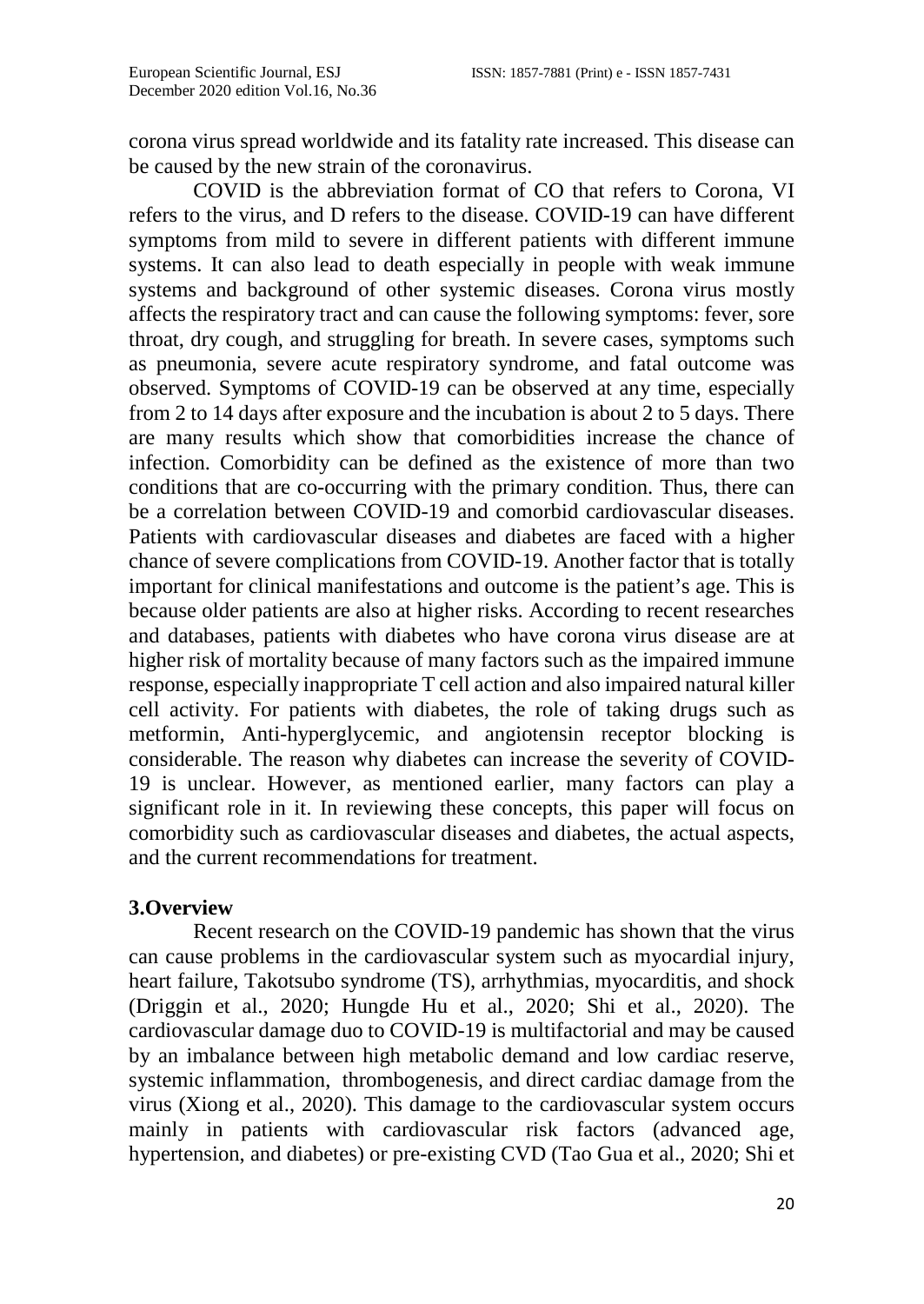al., 2020). Patients with pre-existing CVD appear to have heightened vulnerability to develop COVID-19 and tend to have more severe disease with worse clinical outcomes (Bo Li et al., 2020; Huang et al., 2020; Wu et al., 2020; Wang et al., 2020).

The common mechanisms answerable for CV complications in COVID-19 are as follows: (Li et al., 2020; Xiong et al., 2020).

1. Direct myocardial injury-SARS-CoV-2 enters human cells by binding to angiotensin-converting enzyme 2 (ACE2), a membrane-bound aminopeptidase that is extremely expressed in the heart and lungs. ACE2 plays a crucial role in neurohumoral regulation of the CV system in normal health as well as in various disease conditions. The bounden of SARS-CoV-2 to ACE2 can result in changes in ACE2, which signals pathways leading to acute lung and myocardial injury (Hongde Hu et al., 2020).

2. Systemic Inflammation: The more severe style of COVID-19 is characterized by acute systemic inflammatory response and cytokine storm, which may end in injury to multiple organs resulting in multiorgan failure. Studies have shown high circulatory levels of proinflammatory cytokines in patients with severe/critical COVID-19 (Huang et al., 2020; Zhou et al., 2020).

3.Altered Myocardial Demand-Supply Ratio: Increased cardiometabolic demand related to the systemic infection coupled with hypoxia caused by acute respiratory diseases can impair myocardial oxygen demand-supply relationship and lead to acute myocardial injury (Bansal, 2020).

4.Plaque Rupture and Coronary Thrombosis: Systemic inflammation leads to increased shear stress because increased coronary blood flow can precipitate plaque rupture resulting in acute myocardial infarction. More so, the prothrombotic milieu created by systemic inflammation further increases the risk (Bansal, 2020).

5.Adverse Effects of Various Therapies: Various antiviral drugs, corticosteroids, and other therapies aimed towards treating COVID-19 can also have deleterious effects on the CV system (Bansal, 2020).

6.Electrolyte Imbalances: Electrolyte imbalances can occur in any critical systemic illness and precipitate arrhythmias, especially in patients with the underlying cardiac disorder. There is particular concern about hypokalemia in COVID-19 due to the interaction of SARS-CoV-2 with the renin-angiotensin-aldosterone system (Chen et al., 2019). Hypokalemia increases vulnerability to numerous tachyarrhythmias (Bansal, 2020).

The clinical cardiovascular manifestations of COVID-19 include cardiac symptoms such as palpitations and chest tightness (Hulot, 2020). This is with an elevation of cardiac biomarkers (ischaemic or non-ischaemic etiology), cardiac arrhythmia, arterial and venous thromboembolism (VTE), and cardiogenic shock and arrest (Kang et al., 2020).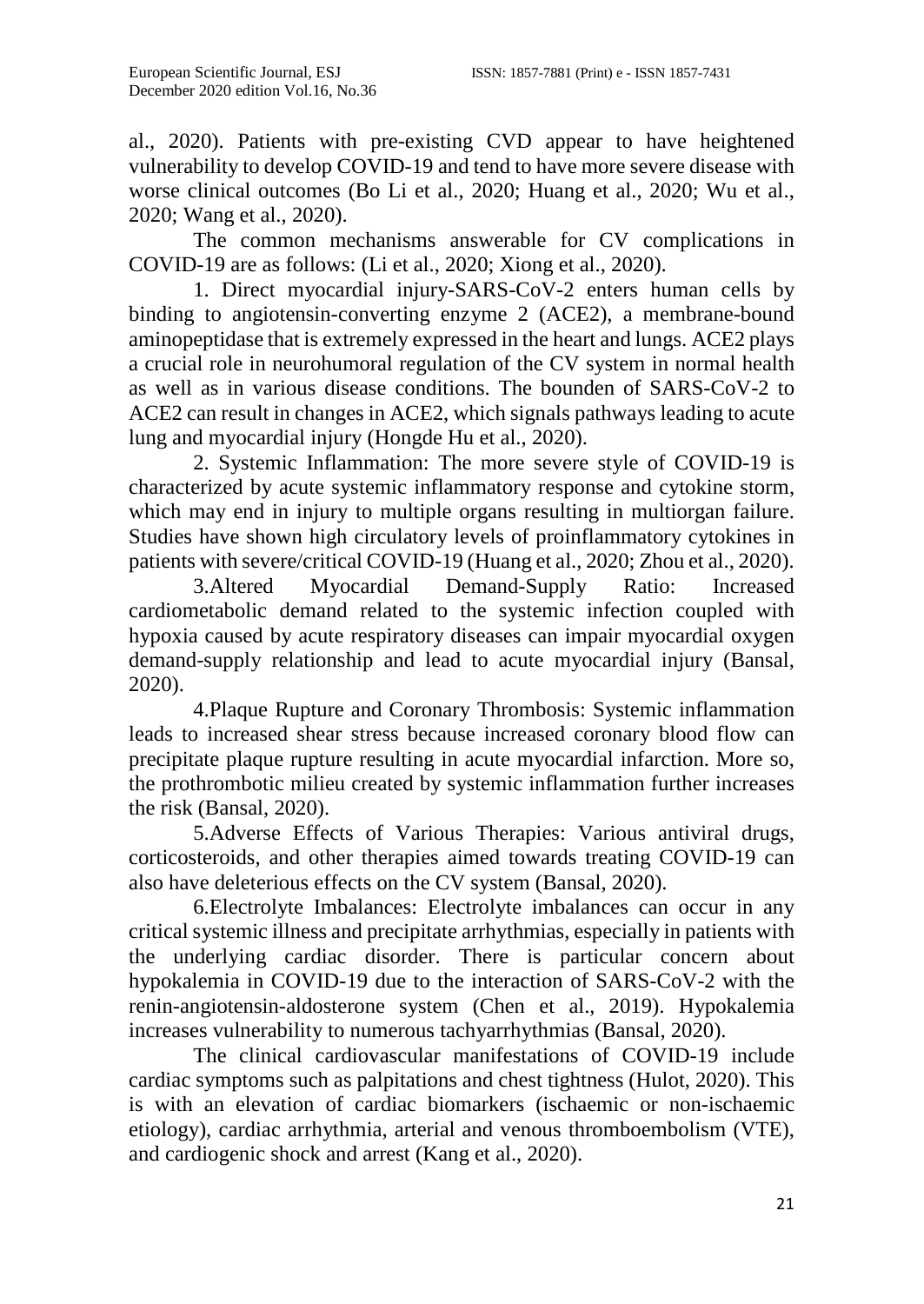Studies on patients with COVID-19 have generally defined myocardial injury as the elevation of high-sensitivity cardiac troponin (hs-cTn) above the 99th percentile of its upper limit of normal or evidence of new electrocardiographic or echocardiographic abnormalities (Huang et al., 2020; Zhou et al., 2020). It also includes increased levels of hs-cTn which correlates with disease severity and mortality rate in COVID-19, even after controlling other comorbidities (Zheng et al., 2020). Severe viral infections can cause a systemic inflammatory response syndrome that increases the risk of plaque rupture and thrombus formation, resulting in either an ST-elevation MI or non-ST-elevation MI (Warren-Gash et al., 2012). Severe respiratory viral infections can also lead to decreased oxygen delivery to the myocardium via hypoxemia and vasoconstriction, as well as the hemodynamic effects of sepsis with increased myocardial oxygen demand. This supply and demand imbalance may lead to sustained myocardial ischemia in patients with underlying coronary artery disease (Kang et al., 2020). Altogether, the diagnosis of acute MI should be done based on the patient's clinical symptoms, laboratory tests and findings of ECG, echocardiography, and angiography.

However, there are findings that show the correlation between COVID-19 and Myocardial injuries with DIC: Disseminated intravascular coagulation (DIC). Myocardial injury with DIC has been recently reported in two critically ill patients with COVID-19 (Wang et al., 2020). Both patients had significantly elevated Tn and brain natriuretic peptide, which normalized after treatment with heparin, mechanical ventilation, and antiviral agents (Kang et al., 2020).

A study of 137 patients in Wuhan showed that 7.3% had experienced palpitations as one of their presenting symptoms for COVID-19 (Liu et al., 2020). Arrhythmias in both forms of the bradycardia and tachycardia are known to happen in COVID-19. Arrhythmias were found to be more common in the intensive care unit (ICU) patients with COVID-19 (44.4%) than non-ICU patients (6.9%) (Wang et al., 2020). Patients with elevated Tn also had a higher incidence of malignant arrhythmia (hemodynamically unstable ventricular tachycardia or ventricular fibrillation) than those with normal Tn levels (11.5% vs 5.2%, p<0.001) (Guo et al., 2020).

Patients with COVID-19 due to prolonged immobilization, high coagulation status, and active inflammatory responses are prone to venous thromboembolism (VTE). The prevalence of ultrasound which confirmed deep venous thrombosis in patients with COVID-19 is 22.7% (Shi et al., 2020), while that of ICU patients is 27% (Klok et al., 2020). Patients with COVID-19 have been shown to have a significantly higher level of D-dimer, fibrin degradation products (FDP), and fibrinogen compared with healthy controls which also increased with the severity of COVID-19 (Tang et al.,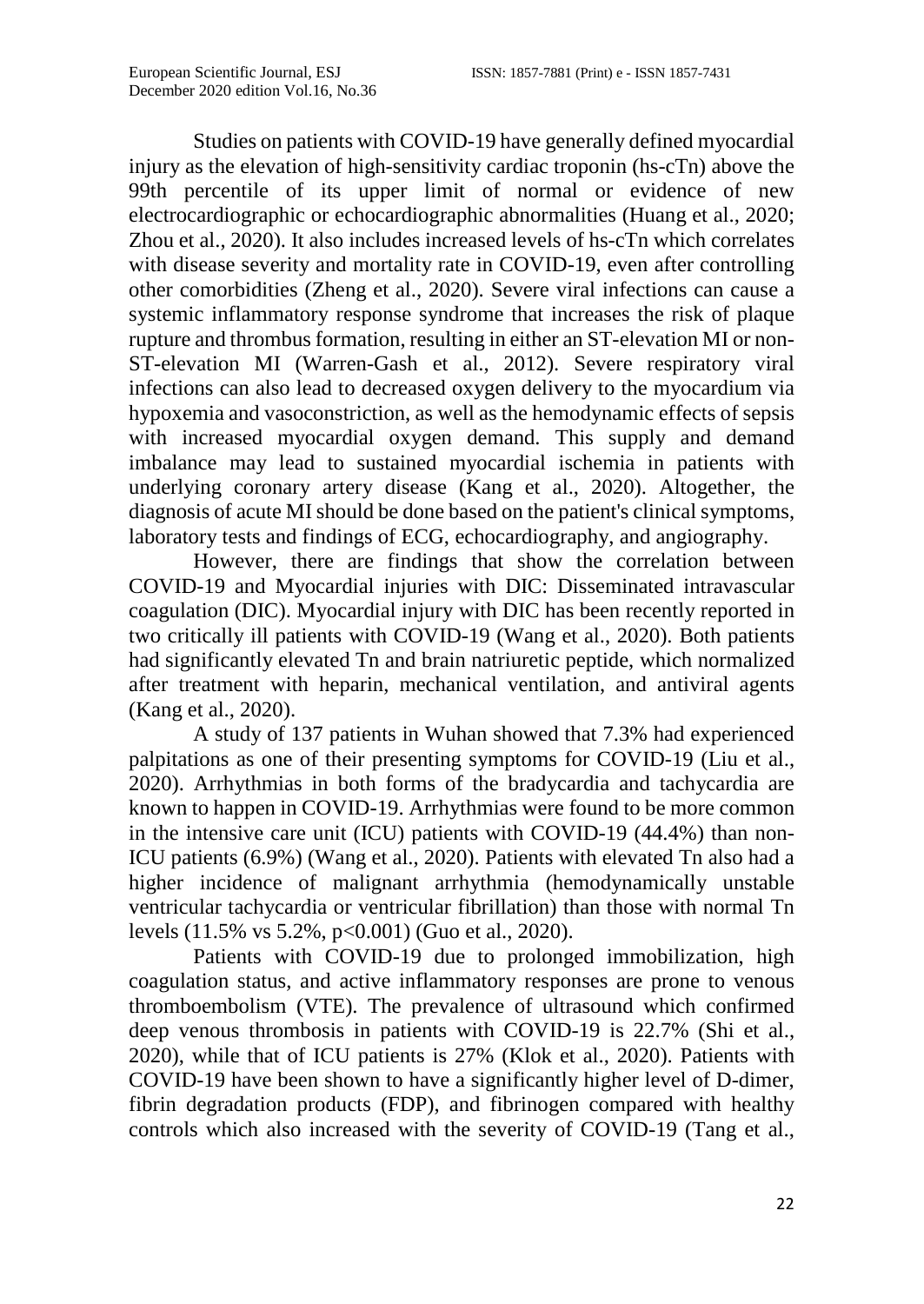2020). Consequently, in ill COVID-19 patients, VTE and pulmonary embolism should be considered.

Diabetes is related to an increased risk of severe bacterial (Hodgso et al., 2015) and viral respiratory tract infections (Allard et al., 2010). Analysis of about 500 subjects hospitalized with SARS-CoV in China revealed that elevations in fasting glucose were associated with increased rates of death. However, hyperglycemia was often transient and is generally resolved after discharge from the hospital within the majority of subjects (Yang et al., 2010). A diagnosis of diabetes was associated with a 3-fold increased risk of mortality in the analysis of 114 adults hospitalized with SARS-CoV in Toronto in 2003 (Booth et al., 2003).

Thus, why are patients with diabetes considered 'high-risk groups'? As discussed above, human pathogenic coronaviruses bind to host target cells through angiotensin‐converting enzyme 2 (ACE2), which is widely expressed by bronchial mucosal epithelial cells (Wan, et al., 2020). ACE2 expression is increased in diabetic patients prescribed ACE inhibitors and angiotensin II type‐1 receptor blockers (ARBs) (Wan et al., 2020). ACE2 expression is additionally increased by ibuprofen and thiazolidinediones. Hence, the WHO has recommended that patients suffering COVID‐19 symptoms should avoid taking ibuprofen. However, there is no consensus statement or scientific evidence suggesting that thiazolidinediones should be discontinued in patients with diabetes showing COVID-19 symptoms. These data suggest ACE2 expression is increased in patients with diabetes treated with ACE inhibitors and ARBs, which can facilitate infection with COVID‐19. However, on the contrary, there is evidence from animal studies suggesting that ACE inhibitors and ARBs are protective against serious lung damage in COVID‐19 infection, but this has not been replicated in human subjects. Therefore, due to a lack of evidence based on the harmful effects of ACE inhibitors and ARBs in the context of the pandemic COVID‐19 outbreak, the Council of Hypertension of the European Society of Cardiology (ESC) released a position statement recommending that ACE inhibitors and ARBs should not be discontinued for those infected with COVID‐19 (Hodgson et al., 2015).

The available evidence implicates diabetes and obesity as important risk factors impacting the clinical severity of coronavirus infections, including SARS-CoV-2. Although ACE2 and DPP4 are important physiological regulators of glucose homeostasis, there is little compelling clinical evidence that drugs targeting ACE2- or DPP4-related pathways produce differential harm or benefit within the context of human coronavirus infections. Soluble decoy receptors for ACE2 or antisera directed against ACE2 is also promising investigational interventions to dam cellular coronavirus entry.

The available information doesn't indicate increased susceptibility to coronavirus infections in children or adults with T1D. People with T1D may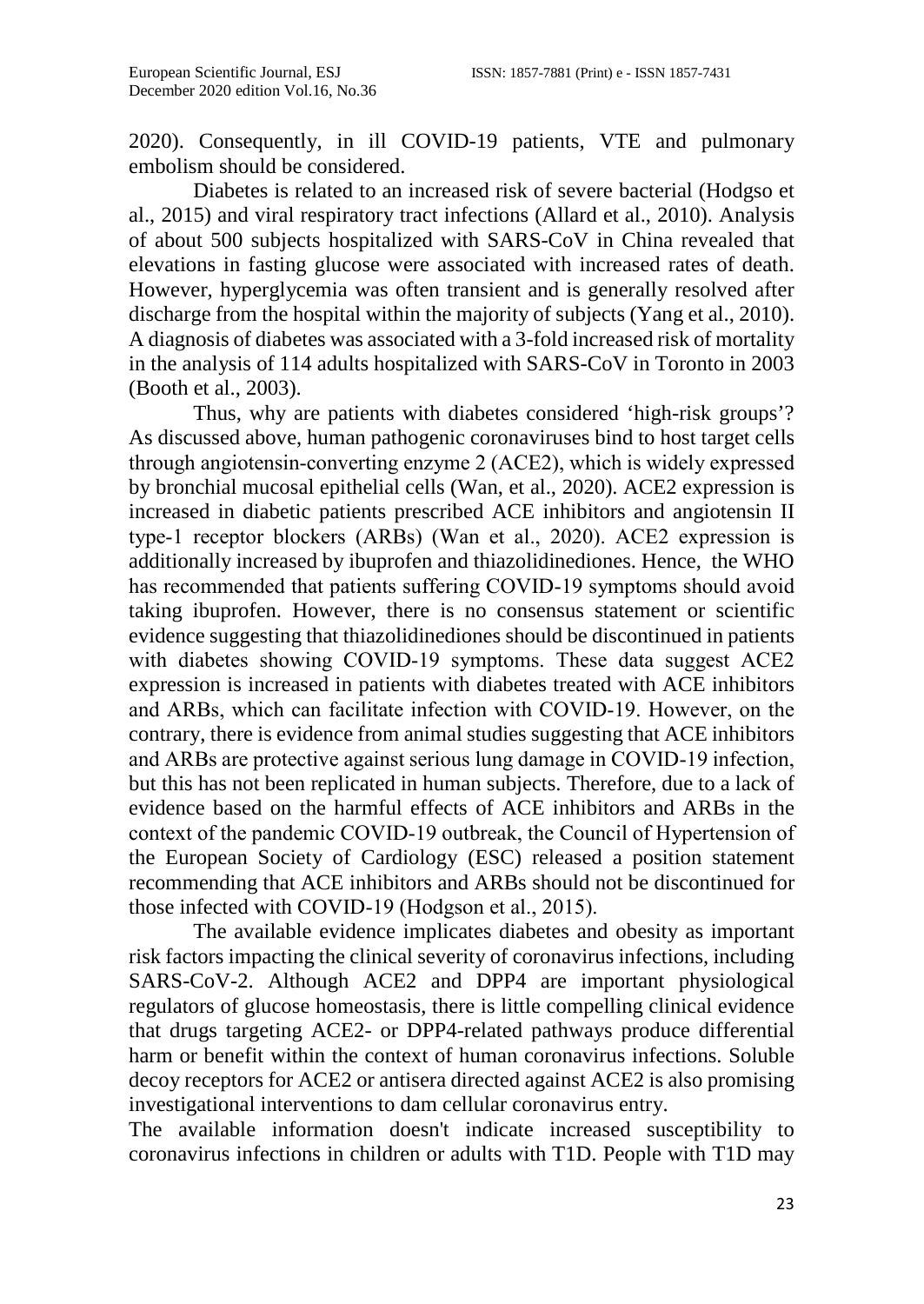find that interruption of normal daily activities, changes in type and frequency of exercise, and alteration of diet routines may alter glucose control necessitating a reexamination of insulin requirements. An increase in blood sugar or marked change in 24-hour glucose patterns could also be an early harbinger of impending clinical infection in some individuals, prompting more frequent blood sugar and ketone monitoring. In some areas, disruption to medication supply chains may require additional vigilance and more regular communication between pharmacies, insurance companies, health care providers, and individual patients. The utilization of medicines such as acetaminophen may introduce error into some technologies used for glucometer readings or continuous glucose monitoring systems (Basu et al., 2016). Despite limitations of access to health care providers, individuals with unstable kidney function or active retinopathy may have to be seen within the diabetes clinic for assessment and appropriate therapy.

However, the metabolic consequences, if any, of those investigational agents have not been carefully studied and thus require ongoing scrutiny. DPP4 inhibitors and GLP-1R agonists may exert anti-inflammatory actions in human subjects and are successfully unable to control glucose in hospitalized patients. However, there is insufficient experience with these agents to suggest they could safely replace insulin in critically ill subjects with coronavirus infection.

Hence, the extensive historical experience with the utilization of insulin, bolstered by increasing adoption of continuous glucose monitoring, supports the continuous use of insulin because of the agent of choice within the management of severely ill subjects with diabetes and coronavirus infections.

Furthermore, there is insufficient experience with diabetes and pregnancy in subjects with SARS-CoV-2 to form tailored therapeutic recommendations. As a result, modified screening guidelines for gestational diabetes are proposed within the context of SARS-CoV-2 for people with limited access to regular clinics (Yamamoto et al., 2020).

The expression of ACE2 within the exocrine and endocrine pancreas highlights the necessity for vigilance in consideration of whether pancreatic inflammation reported in some individuals with SARS-CoV-2 infection may contribute to the exacerbation or development of diabetes in a very subset of acutely ill patients. In hospitalized individuals with deteriorating renal function, the employment of SGLT2 inhibitors and exenatide should be reconsidered or discontinued, while metformin and sulfonylurea dosing might also have to be reduced or stopped (Drucker, 2020).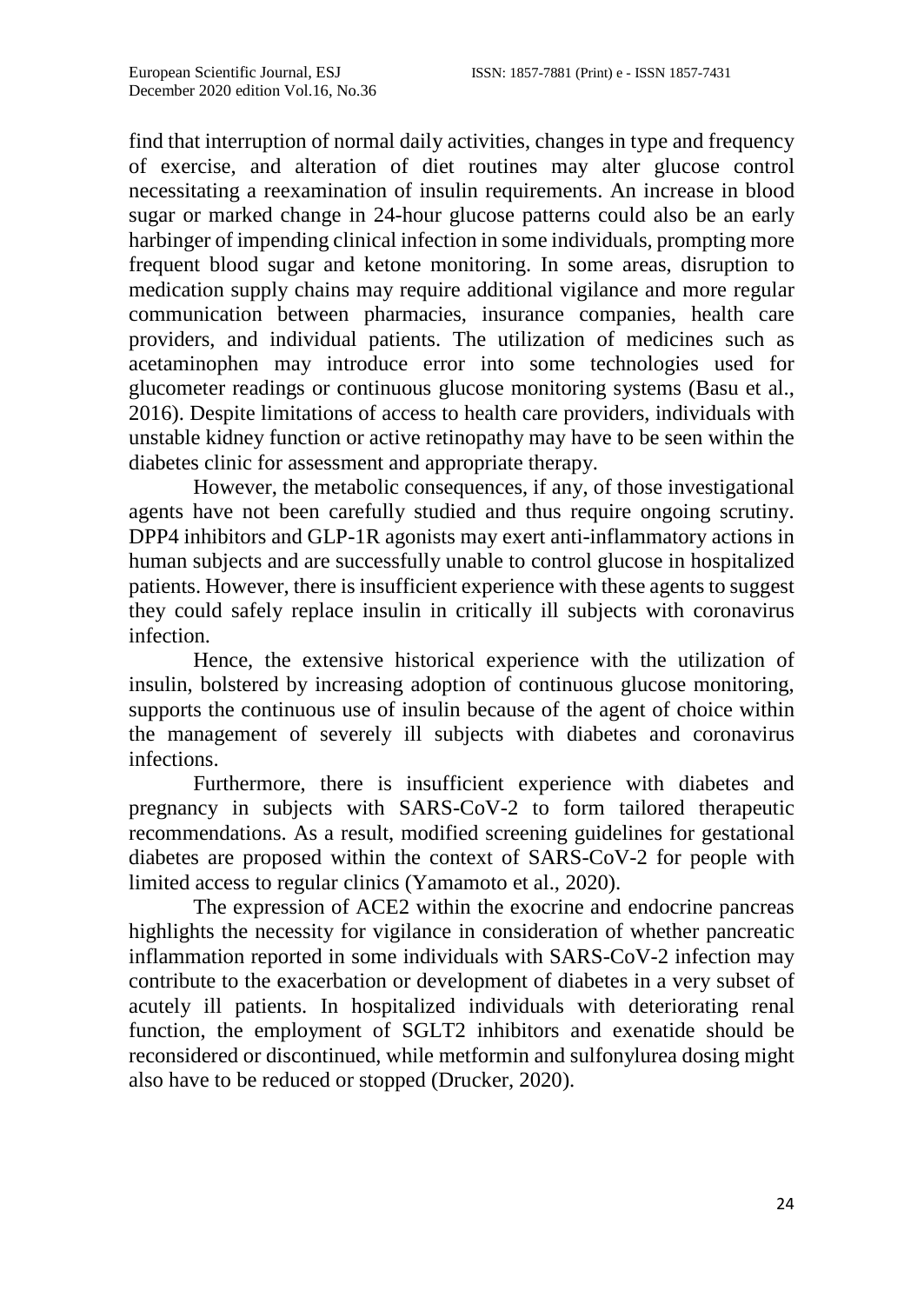# **4. Treatment Strategies for COVID-19 during Comorbid Diseases ACE inhibitors and Angiotensin Receptor Blockers**

Patients with preexisting CVD have increased serum levels of ACE2, which might contribute to the more severe manifestations in that population (Xu et al., 2020; Liu et al., 2020). Individuals with hypertension would have a higher ACE2 expression secondary to the use of angiotensin-converting enzyme inhibitors (ACEI) or angiotensin II receptor blockers (ARB), which would potentially increase the susceptibility to SARS-CoV-2 infection (Driggin et al., 2020).

However, current studies on humans have some limitations: a) assessment of a small number of individuals using those drugs, and b) the advanced age of a large part of the patients assessed¬¬¬––which is an important confounder, because advanced age increases the susceptibility to infection and is the major cause of poor prognosis (Vaduganathan et al., 2020). In clinical use, ACE inhibitors do not directly affect ACE2 activity. Moreover, the enzyme plays a well-known role in the recovery of ventricular function of patients with myocardial injury because it inhibits angiotensin II activity (Rice et al., 2004).

On the other hand, angiotensin II has been suggested to consider for the cardiac injury by the coronavirus, and the administration of recombinant ACE2 would normalize angiotensin II levels. Studies with recombinant ACE2 and losartan are being conducted (Vaduganathan et al., 2020). The current recommendation is that ACEI and ARB should be continued in patients based on regular use of those drugs. This is because of the clear benefit of blood pressure control and mortality decrease in those with HF. As evidenced in randomized studies, it might also be noted that the assessment of renal functions and body hemodynamics stability is necessary for deciding on the continuation or withdrawal of the drugs (Mesquita et al., 2020).

## **Anticoagulant Therapy**

Prophylactic anticoagulants are a necessary part of the management of hospitalized COVID-19 patients due to the high risks of VTE and arterial thromboembolism. This is also as a result of prolonged immobility and high inflammatory response in the body. Thus, the optimal thrombo-prophylaxis regimen is unclear. In a retrospective study of 449 patients with severe COVID-19, 99 patients received unfractionated heparin or low molecular weight heparin for at least 7 days. No difference in overall 28-day mortality was observed. In subgroups of patients with sepsis-induced coagulopathy score  $\geq$ 4, or D-dimer >sixfold of the upper limit of normal, the heparin group had lower mortality compared with the no-heparin group  $(40.0\% \text{ vs } 64.2\%$ , p=0.029) (32.8% vs 52.4%, p=0.017) (Tang et al., 2020). Another concern regarding thrombo-prophylaxis is the drug-drug interaction between some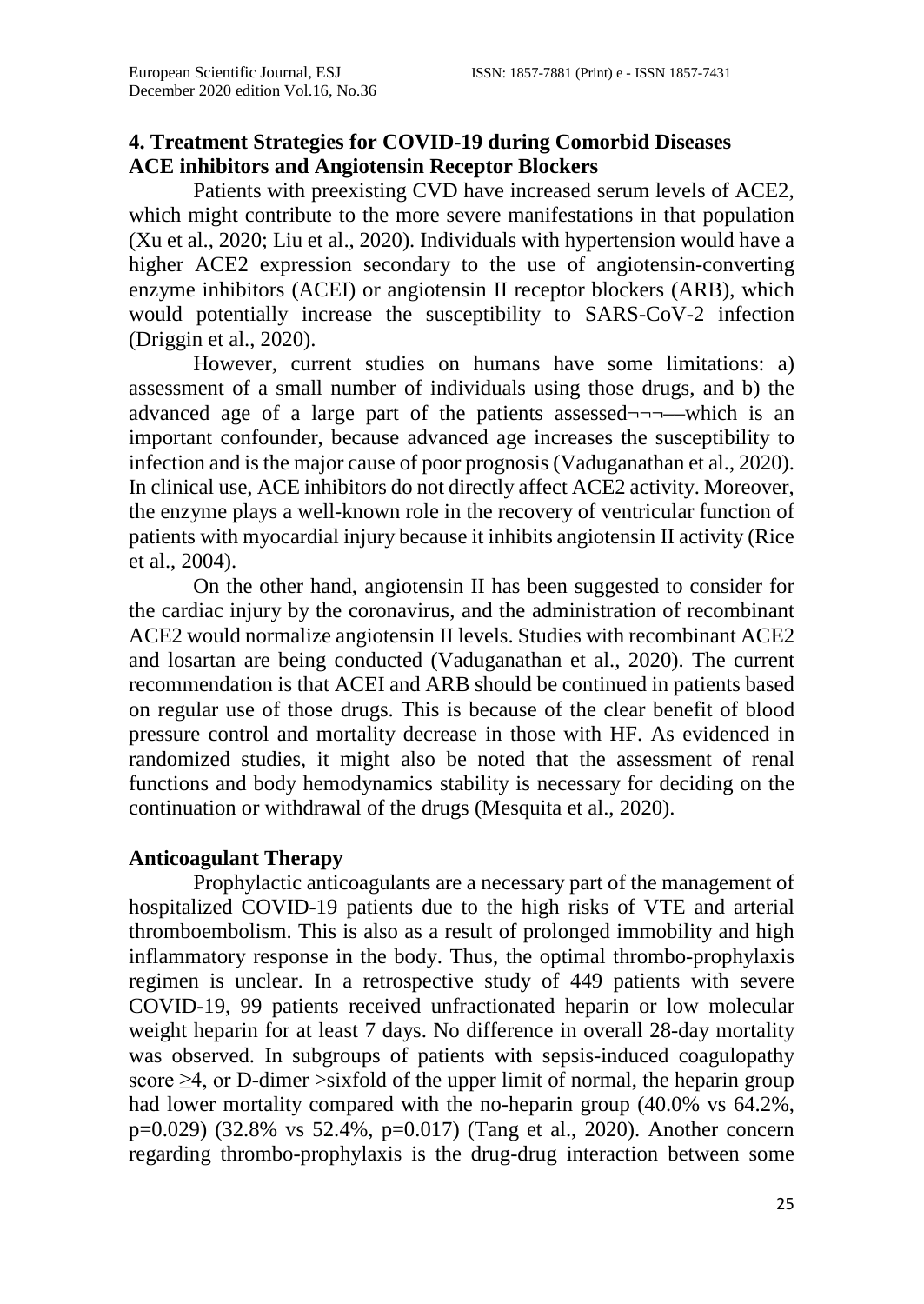antiviral treatments (such as Ribavirin, Lopinavir, and Ritonavir) and direct oral anticoagulants. Low molecular weight heparin is likely preferred in critically ill patients with COVID-19 if anticoagulation is used (Kang et al., 2020).

# **Hydroxychloroquine/Chloroquine and Azithromycin**

Hydroxychloroquine (an analog of chloroquine) has been demonstrated to have an anti-SARS-CoV activity in vitro (Biot et al., 2006). Hydroxychloroquine clinical safety profile is better than that of chloroquine (during long-term use) and it allows a higher daily dose (Marmor et al., 2016). In addition, it has fewer concerns regarding drug-drug interactions (Yao et al., 2020). Similar to chloroquine, hydroxychloroquine confers antiviral effects and has an additional modulating effect on activated immune cells to decrease IL-6 expression (Sahraei et al., 2019).

Azithromycin, a macrolide antibiotic that acts against Zika and Ebola viruses in vitro (Vaduganathan et al., 2020) and suppresses inflammatory processes (Sahraei et al., 2019), has been proposed as an effective adjunct to hydroxychloroquine in COVID-19 through unclear mechanisms (Yao et al., 2020). Both chloroquine and azithromycin have generally favorable safety profiles, but they are known to cause cardiovascular side effects including the prolongation of QT interval (White, 2007).

## **Immunosuppressive Therapy**

Although corticosteroids can have a significant effect on cytokine release syndrome associated with COVID-19 and prevent its effects on the cardiopulmonary system, it is not routinely recommended for COVID-19 as for SARS and MERS because of exacerbation of the lung injury (Mehta et al., 2020; Fardet et al., 2014). Screening patients with COVID-19 using laboratory data (increasing ferritin and erythrocyte sedimentation rate, and decreasing platelets) and a proposed score for the hemophagocytic response (Hscore) (Fardet et al., 2014) for hyper inflammation may help to identify patients for whom immunosuppression might improve their survival.

IL-6 inhibitors may have a role as immunomodulators. Tocilizumab, an inhibitor of the IL-6 receptor, could improve effectively the symptoms and prevent clinical deterioration in a retrospective case series study of 21 COVID-19 patients with the severe or critical disease (Xu et al., 2020).

# **Mechanical Cardiopulmonary Support**

In the setting of cardiogenic shock related to COVID-19, intra-aortic balloon pump (IABP) or veno-arterial ECMO should be considered (Kang et al., 2020). Extracorporeal Cardiopulmonary Resuscitation (ECMO) has been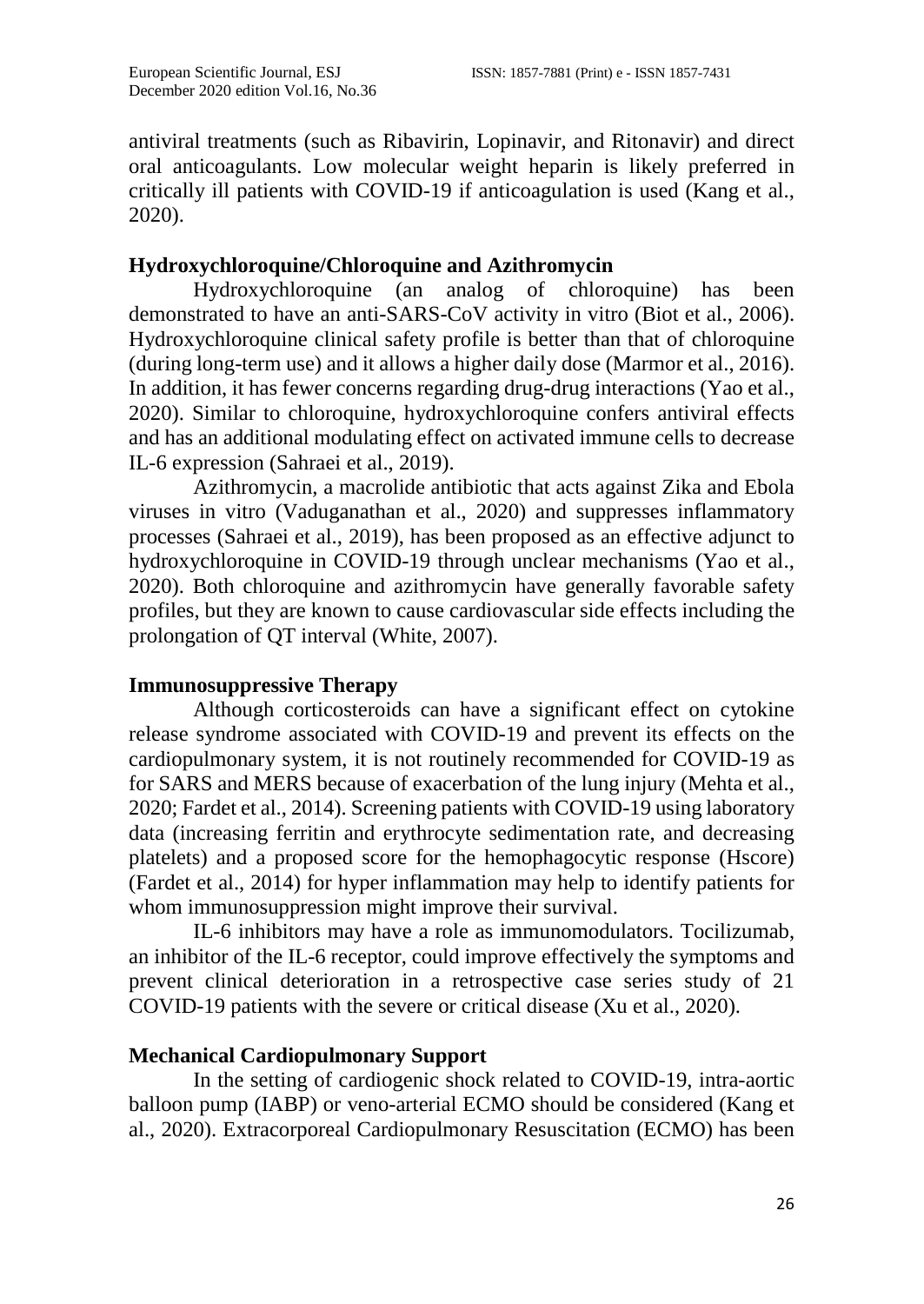used successfully to manage patients with severe respiratory failure in previous coronavirus epidemics (Zochios et al., 2020).

Data from MERS epidemics showed improved survival in patients with severe ARDS supported by venovenous ECMO (Alshahrani et al., 2018). A meta-analysis of patients with isolated viral myocarditis, supported by veno arterial ECMO, showed similar survival benefits in this group (Cheng et al., 2014).

Consequently, ECMO can also provide cardiopulmonary support and end-organ function besides the administration of antivirals and antiinflammatory therapies (Cheruku et al., 2020).

# **5.Summary**

At the beginning of the COVID-19 outbreak in China, more attention was focused on patients who are suffering from diabetes because of weak prognosis of those with the infection. Initial reports started with the people with Type 2 diabetes, although fresh surveys have proved that individuals with Type 1 diabetes are also at risk of severe COVID-19 infections. The reason can be multifactorial such as age, sex, ethnicity, and having comorbidities like the hypertension and cardiovascular disease or even obesity which all contribute to risk of worse outcomes. Moreover, the clinical evaluation of the cardiovascular system in COVID-19 indicates CVD such as myocardial injury, heart failure, and different arrhythmias and inflammatory processes in the heart. Hence, they are more likely to be aggressive in the case of preexisting CVD and this includes the presence of risk factors such as age, hypertension, and diabetes. Diagnosing underlying disease is crucial for distinguishing the risk factors and choosing the appropriate treatment based on patients health status for better prognosis.

## **6.Conclusion**

The COVID-19 pandemic is an emerging threat to global public health. SARS-CoV-2 is associated with comorbidities that include cardiovascular disease and diabetes. COVID-19 can cause myocardial injury, heart failure, acute coronary syndrome, arrhythmias, thromboembolism, myocarditis, and shock. Therefore, people with CVD are more susceptible to sever complication of COVID-19 such as intensive care admission and even death. Accordingly, patients with CVD should continue their treatment and disease management, continuing their ACE inhibitor or ARB therapy. The available evidence implicates diabetes as an important risk factor impacting the clinical severity of SARS-CoV-2 with underlying ACE2 and DPP4 acting mechanisms as important physiological disregulators of glucose homeostasis. It is most important to avoid disruption of medication supply chains of regular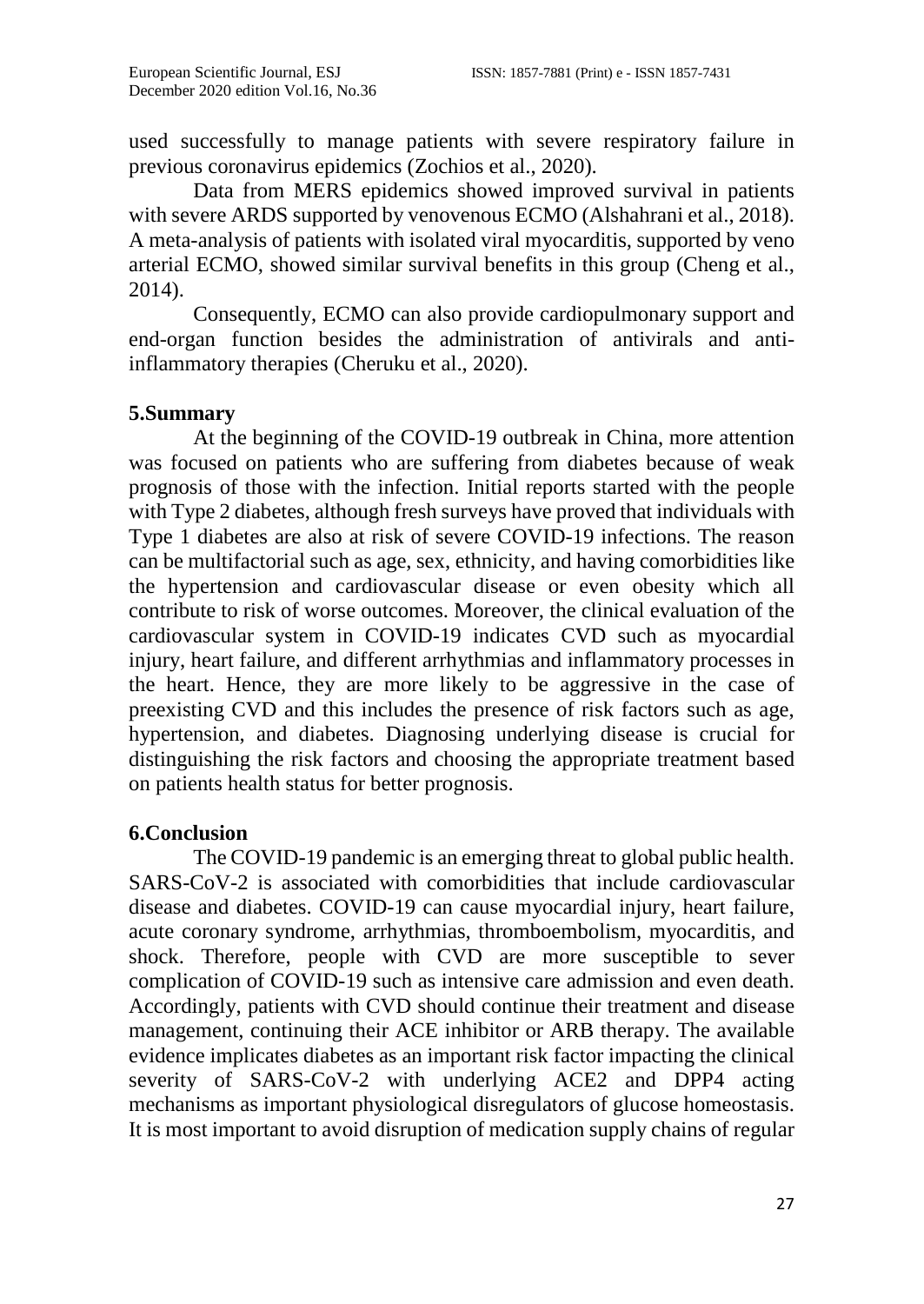communication between individual diabetic patients, health care providers, insurance companies, and pharmacies.

While our current understanding of COVID-19 pathogenesis is limited, a better understanding will help us develop efficacious treatment and prevention strategies for COVID-19. In addition, it will have a high impact on increasing the quality of medical care during comorbid diseases.

# **References:**

- 1. Allard, R., Leclerc, P., Tremblay, C., & Tannenbaum, T. N. (2010). Diabetes and the severity of pandemic influenza A (H1N1) infection. Diabetes care, 33(7), 1491-1493.
- 2. Alshahrani, MS., Sindi, A., & Alshamsi, F. (2018). Extracorporeal membrane oxy- genation for severe Middle East respiratory syndrome coronavirus. Ann Intensive Care 2018;8:3.
- 3. American College of Cardiology (2020). ACC Clinical Bulletin COVID-19 Clinical Guidance For the Cardiovascular Care Team.
- 4. Bansal, M. (2020). Cardiovascular disease and COVID-19. Diabetes & Metabolic Syndrome: Clinical Research & Reviews, 14(3), 247– 250. retrieved from https://doi.org/10.1016/j.dsx.2020.03.013
- 5. Basu, A., Veettil, S., Dyer, R., Peyser, T., & Basu, R. (2016). Direct evidence of acetaminophen interference with subcutaneous glucose sensing in humans: a pilot study. Diabetes technology & therapeutics, 18(S2), S2-43.
- 6. Biot, C., Daher, W., Chavain, N., Fandeur, T., Khalife, J., & Dive, D. (2006). Design and synthesis of hydroxyferroquine derivatives with antimalarial and antiviral activities. J Med Chem;49:2845–2849.
- 7. Booth, C. M., Matukas, L. M., Tomlinson, G. A., Rachlis, A. R., Rose, D. B., Dwosh, H. A., & Ephtimios, I. E. (2003). Clinical features and short-term outcomes of 144 patients with SARS in the greater Toronto area. Jama, 289(21), 2801-2809.
- 8. Chen, D., Li, X., Song, Q., Hu, C., Su, F., & Dai, J. (2020). Hypokalemia and clinical implications in patients with coronavirus disease 2019 (COVID-19) medRxiv. 2020 doi: 10.1101/2020.02.27.20028530
- 9. Cheng, R., Hachamovitch, R., & Kittleson, M. (2014). Clinical outcomes in fulmi- nant myocarditis requiring extracorporeal membrane oxygenation: A weighted meta-analysis of 170 patients. J Card Fail 2014;20:400–6.
- 10. Cheruku, S., Dave, S., Goff, K., Park, C., Ebeling, C., Cohen, L., Styrvoky, K., Choi, C., Anand, V., & Kershaw, C. (2020). Cardiopulmonary Resuscitation in Intensive Care Unit Patients With Coronavirus Disease 2019. Journal of Cardiothoracic and Vascular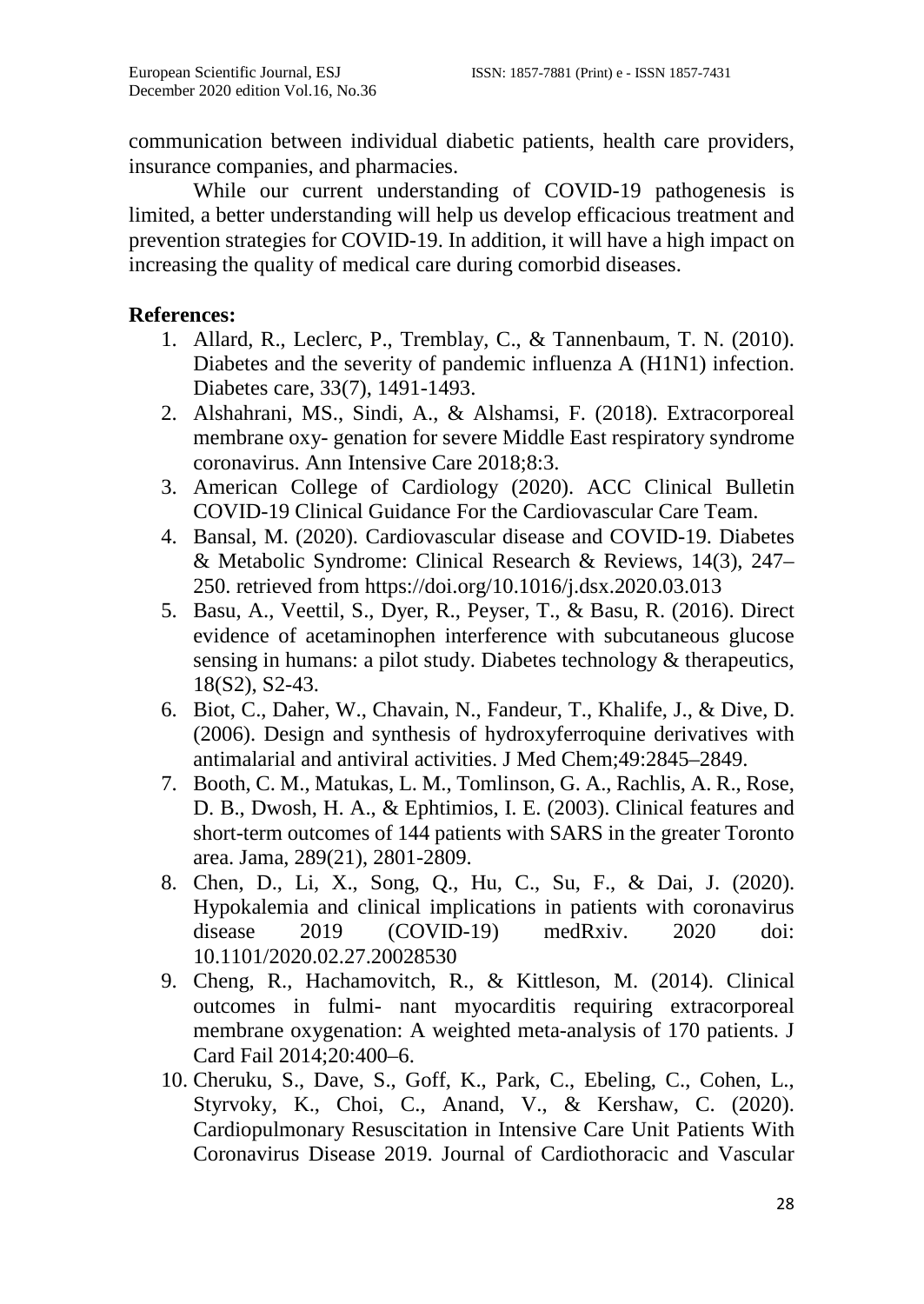Anesthesia, 34(10), 2595–2603. retrieved from https://doi.org/10.1053/j.jvca.2020.06.008

- 11. Costa, IBSDS., Bittar, CS., Rizk, SI., Araújo Filho, AE., Santos, KAQ., Machado, TIV., Andrade, FTA., González, TB., Arévalo, ANG., Almeida, JP., Bacal, F., Oliveira, GMM., Lacerda, MVG., Barberato, SH., Chagas, ACP., Rochitte, CE., Ramires, JAF., Kalil Filho, R., & Hajjar, LA. (2020) The Heart and COVID-19: What Cardiologists Need to Know. Retrieved October 11, 2020, retrieved from https://pubmed.ncbi.nlm.nih.gov/32401847/
- 12. Disseminated Intravascular Coagulation | NHLBI, NIH. (2019, October 8). NIH. retrieved from https://www.nhlbi.nih.gov/healthtopics/disseminated-intravascular-coagulation
- 13. Driggin, E., Madhavan, MV., Bikdeli, B., Chuich, T., Laracy, J., & Bondi-Zoccai, G. (2020). Cardiovascular considerations for patients, health care workers, and health systems during the coronavirus disease 2019 (COVID-19) pandemic. J Am Coll Cardiol. 2020 Mar 18;pii: S0735-1097(20)34637 retrieved from https://www.scielo.br/scielo.php?script=sci\_nlinks&pid=S0066- 782X202000060080500004&lng=en
- 14. Drucker, D. J. (2020). Coronavirus infections and type 2 diabetes shared pathways with therapeutic implications. Endocrine reviews, 41(3), bnaa011
- 15. Fardet, L., Galicier, L., & Lambotte, O. (2014). Development and validation of the HScore, a score for the diagnosis of reactive hemophagocytic syndrome. Arthritis Rheumatol 2014;66:2613–20. 10.1002/art.38690
- 16. Gautret, P., Lagier, J-C., & Parola, P. (2020). Hydroxychloroquine and azithromycin as a treatment of COVID-19: results of an open-label non-randomized clinical trial. Int J Antimicrob Agents 2020;105949:105949. 10.1016/j.ijantimicag.2020.105949
- 17. Guo, T., Fan, Y., & Chen, M. (2020). Cardiovascular implications of fatal outcomes of patients with coronavirus disease 2019 (COVID-19). JAMA Cardiol 2020. 10.1001/jamacardio.2020.1017
- 18. Guo, T., Fan, Y., Chen, M., Wu, X., Zhang, L., & He, T. (2020). Cardiovascular implications of fatal outcomes of patients with coronavirus disease 2019 (COVID-19). JAMA Cardiol. 2020 Mar 27. retrieved from  $\sim$ https://www.scielo.br/scielo.php?script=sci\_nlinks&pid=S0066- 782X202000060080500010&lng=en
- 19. Han, H., Yang, L., & Liu, R. (2020). Prominent changes in blood coagulation of patients with SARS-CoV-2 infection. Clin Chem Lab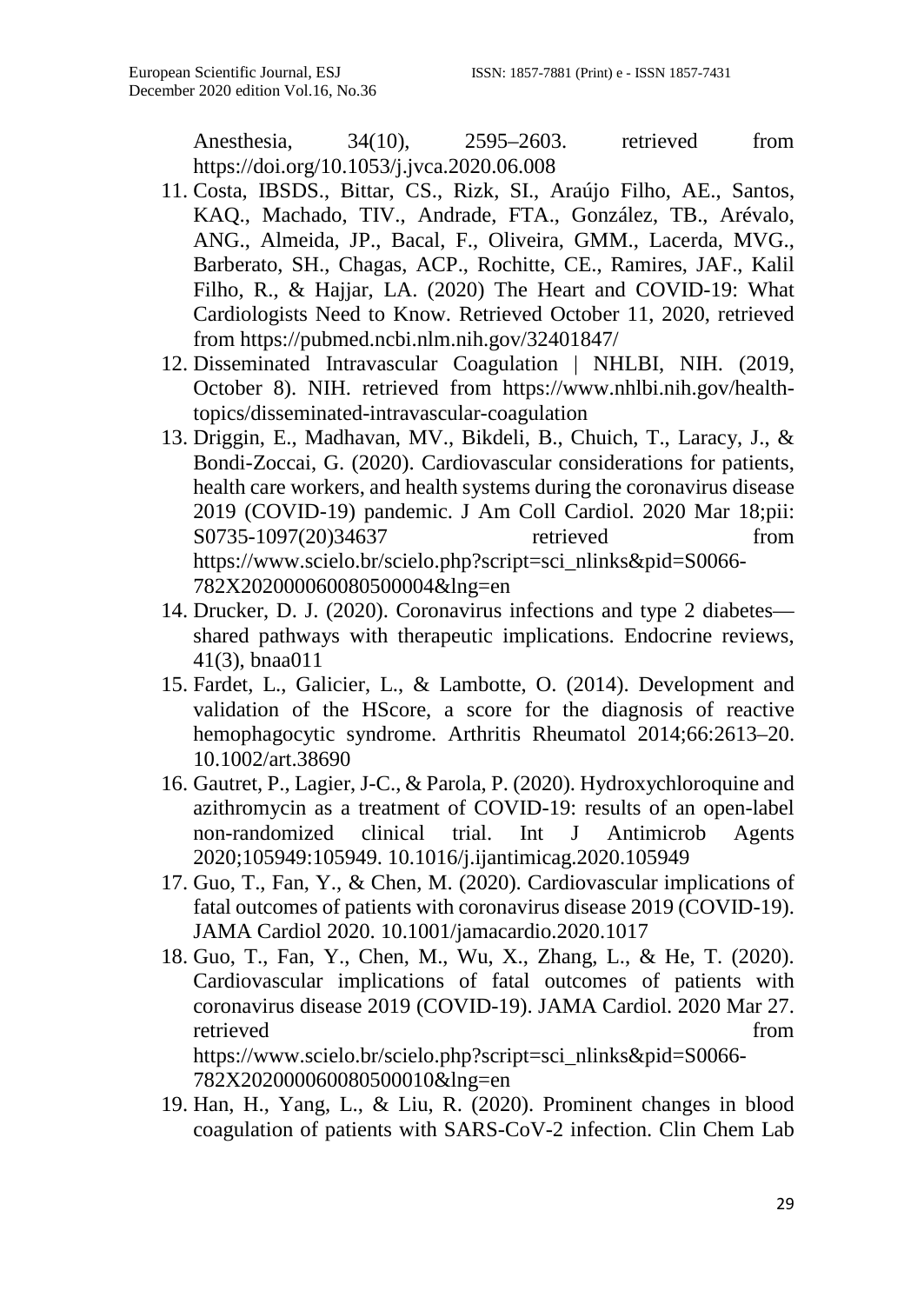Med2020. doi:10.1515/cclm-2020-0188. [Epub ahead of print: 16 Mar 2020].

- 20. Hodgson, K., Morris, J., Bridson, T., Govan, B., Rush, C., & Ketheesan, N. (2015). Immunological mechanisms contributing to the double burden of diabetes and intracellular bacterial infections. Immunology, 144(2), 171-185.
- 21. HS, A. (n.d.) (2020). The Effect of Coronavirus Disease 2019 on Cardiovascular Diseases. Retrieved October 11, 2020, from retrieved from https://pubmed.ncbi.nlm.nih.gov/32491073/
- 22. Hu, H., Ma, F., Wei, X., & Fang, Y. (2020). Coronavirus fulminant myocarditis saved with glucocorticoid and human immunoglobulin. Eur Heart J. 2020 Mar 16;pii:ehaa190. .retrieved from https://www.scielo.br/scielo.php?script=sci\_nlinks&pid=S0066782X 202000060080500014&lng=en
- 23. Huang, C., Wang, Y., & Li, X. (2020). Clinical features of patients infected with 2019 novel coronavirus in Wuhan, China. Lancet2020;395:497–506. 10.1016/S0140-6736(20)30183-5
- 24. Hulot, J. (2020, April). COVID-19 in patients with cardiovascular diseases. Retrieved October 11, 2020, from retrieved from https://www.ncbi.nlm.nih.gov/pmc/articles/PMC7270790/
- 25. Hussain, A., Bhowmik, B., & Do Vale Moreira, N. (2020). COVID-19 and diabetes: Knowledge in progress. Retrieved October 11, from retrieved from  $\sim$

https://www.ncbi.nlm.nih.gov/pmc/articles/PMC7144611/

- 26. Kang, Y., Chen, T., Mui, D., Ferrari, V., Jagasia, D., Scherrer-Crosbie, M., Chen, Y., & Han, Y. (2020). Cardiovascular manifestations and treatment considerations in COVID-19. Heart, 106(15), 1132–1141. retrieved from https://doi.org/10.1136/heartjnl-2020-317056
- 27. Klok, FA., Kruip, MJHA., & van der Meer, NJM. (2020). Incidence of thrombotic complications in critically ill ICU patients with COVID-19. Thromb Res , doi:10.1016/j.thromres.2020.04.013. [retrieved from Epub ahead of print: 10 Apr 2020].
- 28. Li, B., Yang, J., & Zhao, F. (2020). Prevalence and impact of cardiovascular metabolic diseases on COVID-19 in China. Clin Res Cardiol.
- 29. Liu, K., Fang, YY., Deng, Y., Liu, W., Wang, MF., Ma, JP., Xiao, W., Wang, YN., Zhong, MH., Li, CH., Li, GC., & Liu, HG. (2020). Clinical characteristics of novel coronavirus cases in tertiary hospitals in Hubei Province. Retrieved October 20, 2020, from retrieved from https://pubmed.ncbi.nlm.nih.gov/32044814/
- 30. Liu, Z., Xiao, X., Wei, X., Li, J., Yang, J., & Tan, H. (2020). Composition and divergence of coronavirus spike proteins and host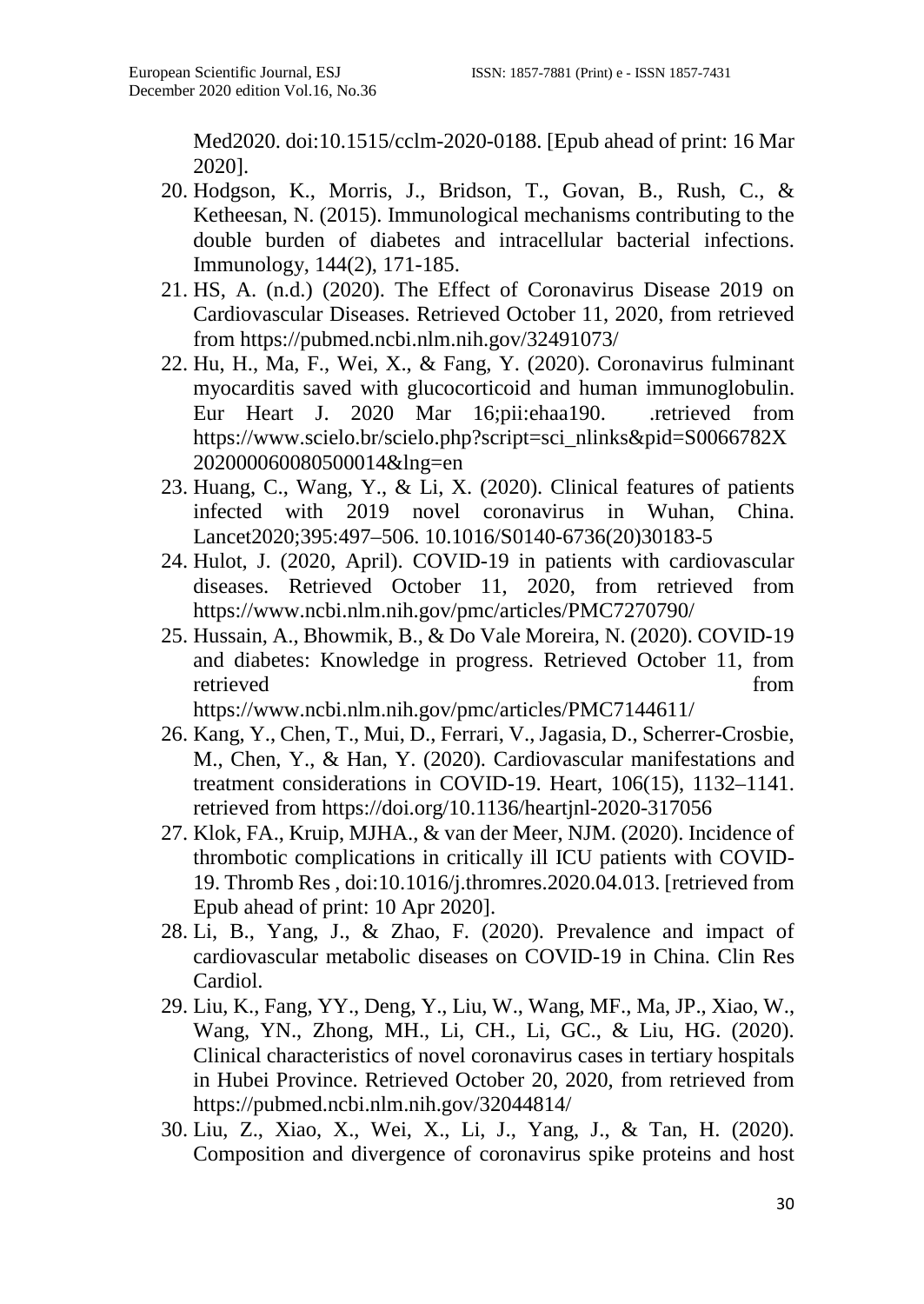ACE2 receptors predict potential intermediate hosts of SARS-CoV-2. J Med Virol. 2020 02 26.

- 31. Marmor, M.F., Kellner, U., Lai, T.Y., Melles, R.B., & Mieler, W.F. (2016). American Academy of Ophthalmology Recommendations on Screening for Chloroquine and Hydroxychloroquine Retinopathy (2016 Revision) Ophthalmology. Jun 2016;123(6):1386–1394. doi: 10.1016/j.ophtha.2016.01.058. Epub 2016 Mar 16.
- 32. Mehta, P., McAuley, DF., & Brown, M. (2020). COVID-19: consider cytokine storm syndromes and immunosuppression. cytokine storm syndromes and immunosuppression. Lancet2020;395:10334. 10.1016/S0140-6736(20)30628-0
- 33. Mesquita, C.T., Ker, W.D., & Azevedo, J.C. (2020). Cardiologia Nuclear em 2020 – Perspectivas da Nova Diretriz da Sociedade Brasileira de Cardiologia. Arquivos Brasileiros De Cardiologia. doi:10.36660/abc.20190874
- 34. Retallack, H., Di Lullo, E., & Arias, C. (2016). Zika virus cell tropism in the developing human brain and inhibition by azithromycin. Proc Natl Acad Sci U S A 2016;113:14408–13. 10.1073/pnas.1618029113
- 35. Rice, GI., Thomas, DA., Grant, PJ., Turner, AJ., & Hooper, NM. (2004). Evaluation of angiotensin-converting enzyme (ACE), its homologue ACE2 and neprilysin in angiotensin peptide metabolism. Biochem J. 2004;383(Pt 1):45-51.
- 36. Sahraei, Z., Shabani, M., & Shokouhi, S. (2020). Aminoquinolines against coronavirus disease 2019 (COVID-19): chloroquine or hydroxychloroquine. Int J Antimicrob Agents2020;105945.
- 37. Seewoodhary, J. & Oozageer, R. (2020). Coronavirus and diabetes: an update. Practical Diabetes, 37(2), 41.
- 38. Shi, S., Qin, M., Shen, B., Cai, Y., Liu, T., & Yang, F. (2020). Association of cardiac injury with mortality in hospitalized patients with COVID-19 in Wuhan, China. JAMA Cardiol. 2020 Mar 25. retrieved from  $\sim$ https://www.scielo.br/scielo.php?script=sci\_nlinks&pid=S0066- 782X202000060080500011&lng=en
- 39. Shi, Z. & Fu, W. (2020). Diagnosis and treatment recommendation for novel coronavirus pneumonia related isolated distal deep vein thrombosis. Shanghai Medical Journal, 2020. Available: http://kns.cnki.net/kcms/detail/31.1366.R.20200225.1444.004.html
- 40. Simoens, S., Laekeman, G., & Decramer, M. (2013). Preventing COPD exacerbations with macrolides: a review and budget impact analysis. Respir Med 2013;107:637–48. 10.1016/j.rmed.2012.12.019
- 41. Tang, N., Bai, H., & Chen, X. (2020). Anticoagulant treatment is associated with decreased mortality in severe coronavirus disease 2019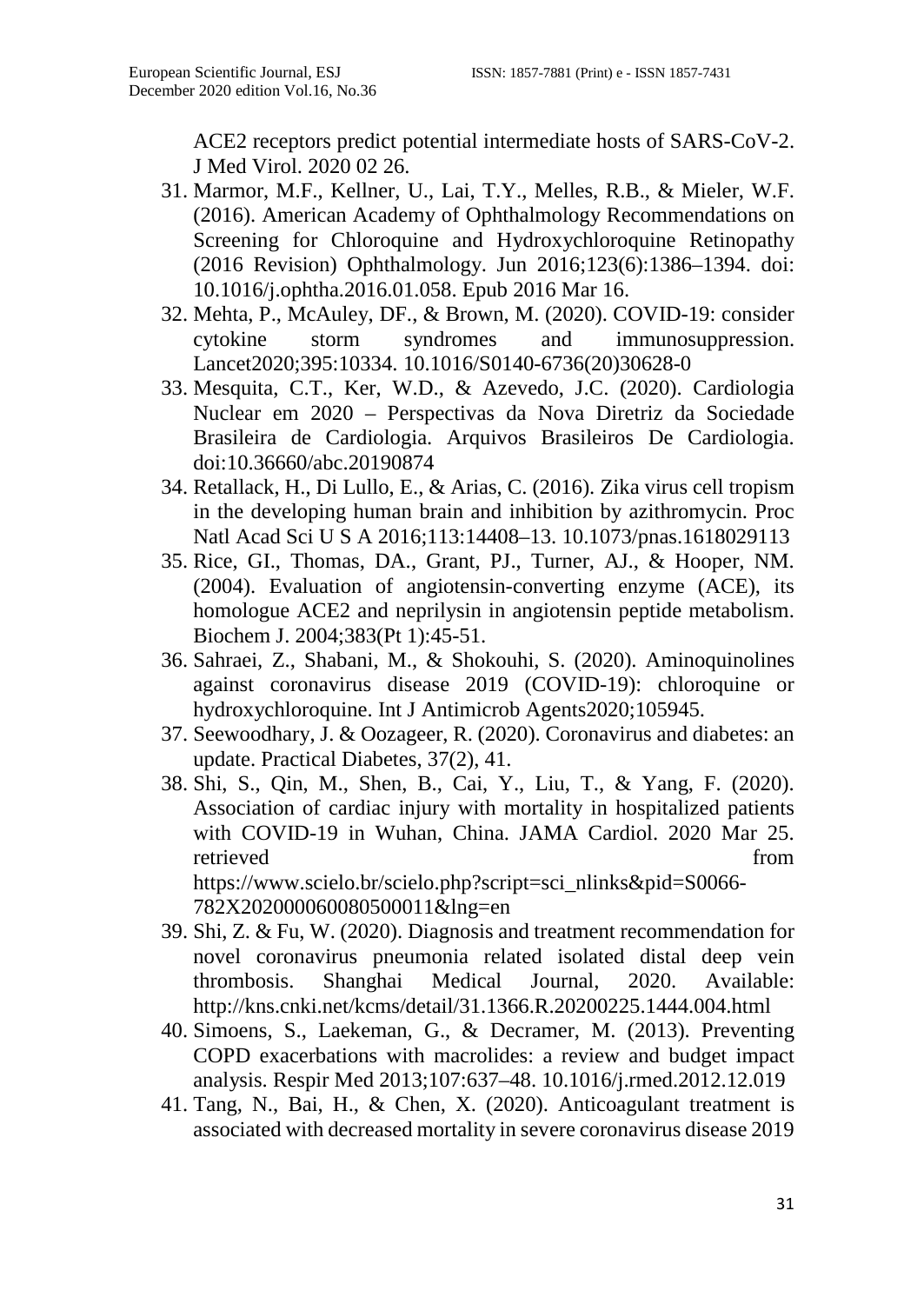patients with coagulopathy. J Thromb Haemost 2020. doi:10.1111/jth.14817. [Epub ahead of print: 27 Mar 2020].

- 42. Vaduganathan, M., Vardeny, O., Michel, T., McMurray, JJV., Pfeffer, MA., & Solomon, SD. (2020). Renin-Angiotensin-Aldosterone System inhibitors in patients with COVID-19. N Engl J Med. 2020 03 30. retrieved from https://www.scielo.br/scielo.php?script=sci\_nlinks&pid=S0066- 782X202000060080500025&lng=en]
- 43. Wan, Y., Shang, J., Graham, R., Baric, R. S., & Li, F. (2020). Receptor recognition by the novel coronavirus from Wuhan: an analysis based on decade-long structural studies of SARS coronavirus. Journal of virology, 94(7).
- 44. Wang, D., Hu, B., & Hu, C. (2020). Clinical characteristics of 138 hospitalized patients with 2019 novel coronavirus-infected pneumonia in Wuhan, China. JAMA 2020;323:1061–9. 10.1001/jama.2020.1585.
- 45. Wang, D., Hu, B., & Hu, C. (2020). Clinical characteristics of 138 hospitalized patients with 2019 novel coronavirus-infected pneumonia in Wuhan, China. J Am Med Assoc. 2020
- 46. Wang, YD., Zhang, SP., & Wei, QZ. (2020). COVID-19 complicated with DIC: 2 cases report and literatures review. Zhonghua Xue Ye Xue Za Zhi 2020;41:E001. 10.3760/cma.j.issn.0253-2727.2020.0001
- 47. Warren-Gash, C., Hayward, AC., Hemingway, H. (2020). Influenza infection and risk of acute myocardial infarction in England and Wales: a caliber self-controlled case series study. J Infect Dis 2012;206:1652–9. 10.1093/infdis/jis597
- 48. White, NJ. (2007). Cardiotoxicity of antimalarial drugs. Lancet Infect Dis 2007;7:549–58. 10.1016/S1473-3099(07)70187-1
- 49. Wu, Z. & McGoogan, J.M. (2020). Characteristics of and important lessons from the coronavirus disease 2019 (COVID-19) outbreak in China: summary of a report of 72314 cases from the Chinese center for disease Control and prevention. J Am Med Assoc. 2020
- 50. Xiong, T.Y., Redwood, S., Prendergast, B., & Chen, M. (2020). Coronaviruses and the cardiovascular system: acute and long-term implications. Eur Heart J. 2020
- 51. Xiong, TY., Redwood, S., Prendergast, B., & Chen, M. (2020). Coronaviruses and the cardiovascular system: acute and long-term implications. Eur Heart J. 2020 Mar 18; retrieved from https://www.scielo.br/scielo.php?script=sci\_nlinks&pid=S0066- 782X202000060080500013&lng=en
- 52. Xu, X., Chen, P., Wang, J., Feng, J., Zhou, H., & Li, X. (2020). Evolution of the novel coronavirus from the ongoing Wuhan outbreak and modeling of its spike protein for risk of human transmission. Sci